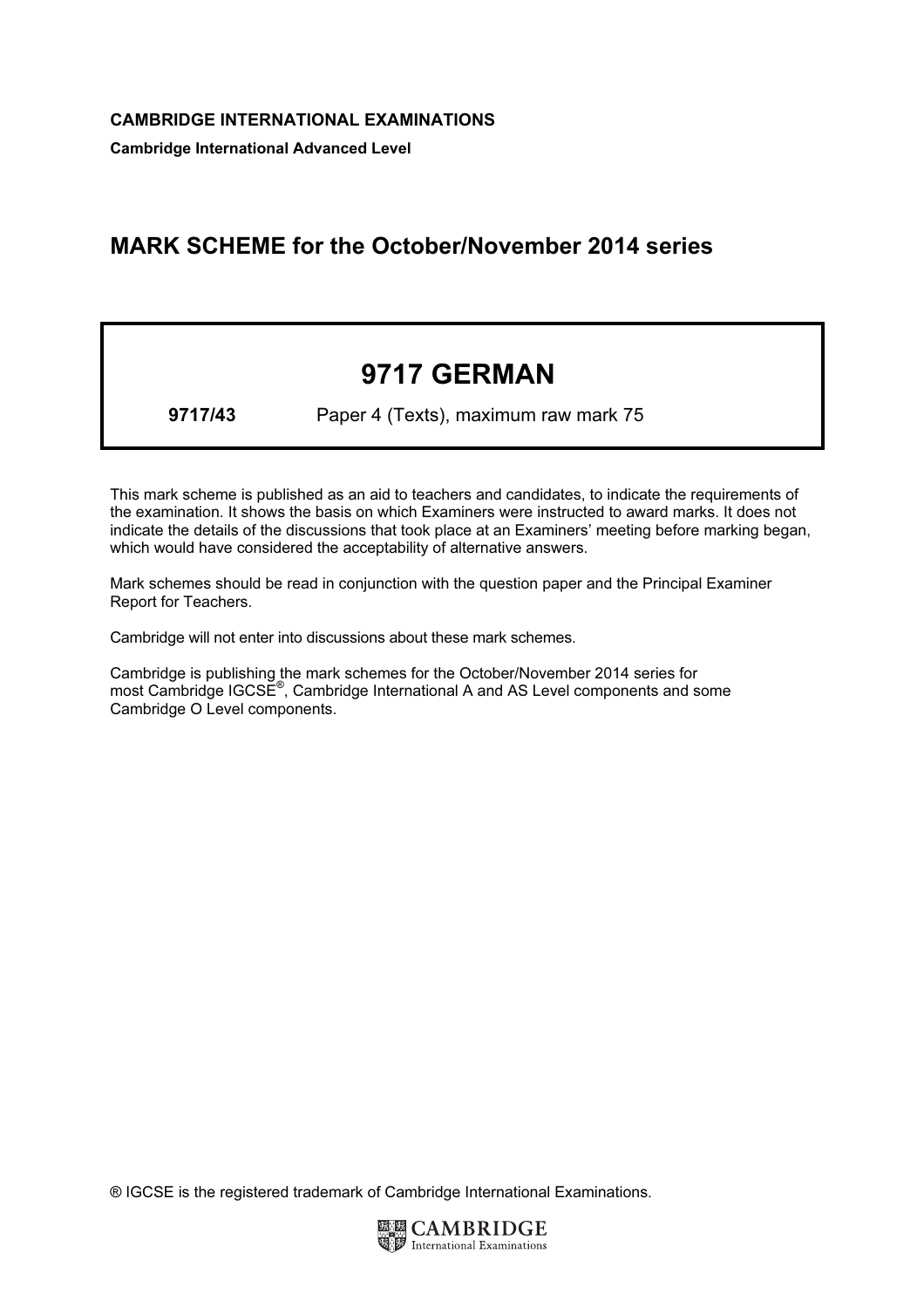| Page 2 $ $ | <b>Mark Scheme</b>                                      | <b>Syllabus</b> | <b>Paper</b> |
|------------|---------------------------------------------------------|-----------------|--------------|
|            | Cambridge International A Level - October/November 2014 | 9717            |              |

Candidates will write their answers in the target language. Examiners will look for a candidate's ability to communicate effectively and will ignore linguistic errors which do not impede communication.

#### Passage-based questions

Examiners should consider the extent to which candidates have been able to identify the significant issues raised in the passage and, where appropriate, have applied these to the text as a whole. The passage is a stimulus passage, to be used as a springboard to give candidates a starting point for their answer. Examiners should allow candidates to use the passage as they choose, and ask themselves how successfully the candidates have manipulated their material and to what extent they have shown depth of awareness and knowledge of the workings of the text under discussion. This is not an exercise in literary criticism: Examiners should reward candidates whose answers show good understanding of how a text works and how an author has conveyed the key issues.

#### Essay questions

A prime consideration is that candidates show detailed knowledge and understanding of the text.

### Extracts from Examiners' Notes

This paper is intended to test candidates' knowledge of a text and their ability to use this knowledge to answer questions in a clear and focused manner. A sophisticated literary approach is not expected (though at the highest levels it is sometimes seen), but great value is placed on evidence of a firsthand response and thoughtful, personal evaluation of what candidates have read. Candidates may have been encouraged to depend closely on prepared notes and quotations: quotation for its own sake is not useful, though it will not be undervalued if used appropriately to illustrate a point in the answer.

Candidates do not tend to show all the qualities or faults described in any one mark-band. Examiners attempt to weigh all these up at every borderline, in order to see whether the work can be considered for the category above. At the lower levels, the answer may mention a few 'facts' but these may be so poorly understood, badly organised and irrelevant that it falls into category 10–11; or there may be just enough sense of understanding and focus for the Examiner to consider the 12–13 band. Again, at a higher level, an answer may be clear, solid and conscientious (perhaps 18–19), without showing quite the control and attention to perceptively chosen detail which would justify 20 or more.

Examiners take a positive and flexible approach and, even when there are obvious flaws in an answer, reward evidence of knowledge and especially any signs of understanding and careful organisation.